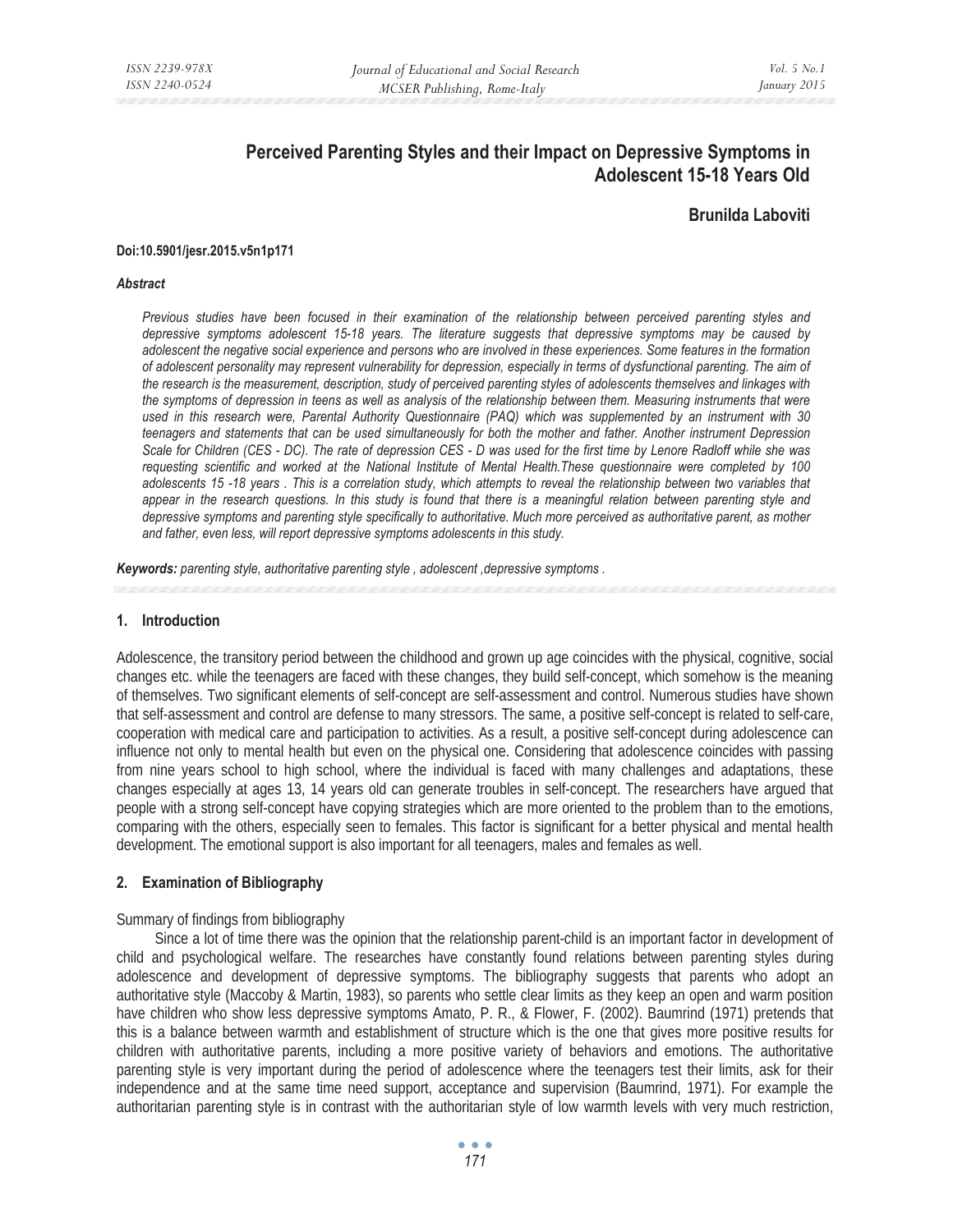| ISSN 2239-978X | Journal of Educational and Social Research | <i>Vol.</i> 5 $No.1$ |
|----------------|--------------------------------------------|----------------------|
| ISSN 2240-0524 | MCSER Publishing, Rome-Italy               | January 2015         |

structured strictly, indulgent which is typical for its high level of warmth and absence of structure or low one, or with a style which lack them both warmth and structure too.

Adolescence is a phase of development characterized from the process of forming an independent identity and the self sense (Erikson, 1968). The process of development of a positive self sense is affected by a series of influence sphere (Fletcher, A. C., & Jefferies, B.C. (1999) including the climate created from parents making so self development of teenagers inseparable from parenting behaviors. This way, placing self in a positive sense is the frame inside which a series of other development duties will be performed in adolescence and it is directly related to psychological welfare (Meeus, 1996). Due to the importance of development of a positive self sense and stable one during adolescence and the relation with emotional welfare and parenting, the process of self development can serve as a means through which an authoritative parenting style affects on depression in adolescence. Different researchers have examined the relationship between the parenting style and depression in adolescence (Aunola et al., 2000; Garber et al., 1997; Ge et al., 1996; Greaven et al., 2000). The recent researchers have processed the concept of parenting styles examining a specific behavior like: parenting inclusion, care, refusal, hostility, cohesion and defense. For example using parenting styles of Baumrind Radziszewska et al. (1996) and Aunola et al. (2000) it was found that authoritative parenting style is related to lower depressive symptoms levels in adolescence, while the high levels of depressive symptoms are related to a non inclusive parenting style. The researchers also have examined on parenting defense as a non-authoritative parenting style. Mcfarlane et al. (1995), Rey (1995) reported that higher is the parenting defense much higher results to be the depression level in adolescence. The depression is classified as the fourth reason that takes to death and incapability in the world. Adolescence is one of the most critic moments of depression development starting at 14.7 years old for females and 15.4 years old for males. So, the good understanding of risk factors that foresee the development of this disorder and the defending factors is essential in order to contribute to prevention and treatment of depression in adolescence. Though it is used a wide range of methods to measure the depression in adolescence including here selfreporting instruments of symptomatology and assessments for clinic diagnosis, findings for sample of teenagers have been relatively stable. Research have shown that a parenting style where dominate the absence of affection and individual differences in temperament are a significant factor for development of depression in adolescence Nunley.K.F(2001).

Many of researches about parents and teenagers have been focused on impact of parenting styles. Theory of selfdetermination suggests that parenting which supports autonomy, which has a high inclusion and structure, is associated with more positive psychosocial results. Parents who support autonomy to children encourage them to make their choices without pressuring or reward to control their behavior. Parental involvement includes parenting interest and knowledge about life of their children. The structure refers to the extent in which parents allow rules and clear expectancies for their children, and constant leading. Children and teenagers whose parents are high in these three dimensions report less depression and other interior symptoms, higher self assessment and higher competence to perceive in several fields Heaven, P., Newbury, K., & Mak, A. (2004). Otherwise parents who are low in these three dimensions have their children with more externalized and internalized symptoms including the depressive ones.

Research have demonstrated strong evidence regarding parenting style and the results of mental health in adolescence (Baumrind, 1991) concluded that parental over control is accompanied by high levels of depressive symptomatology. Rey.J.M (1995) examined the effect of various parenting styles on depression of teenagers and antisocial behaviors and compared it with the environmental and genetic influence. Robertson, J. F., & Simons, R.L. (1989) researched if parenting styles are related to motivation of child, to level of depression, to problematic behavior and self assessment. It was found a positive connection between parenting styles and depression levels. Forehand, R., & Nousiainen, S. (1993) realized a study where authoritative parents had positive results for kids and teenagers. The conclusion was that teenagers who perceived parenting style as authoritative had high results in self efficiency and low ones in depression.

## **3. Method of Study**

This study is realized through a quantitative research which refers to numerical measurements and to specific aspects of phenomena. This sort of research is a deductive one which is based on theory and in this case the support from theory and findings from reference are a significant part for attestation of research studying questions. In this case it was used the quantitative research and not the qualitative one referring to goal of study which is: To explore the possible link between depressive symptoms and perceived parenting styles, to reveal the typical link for quantitative research. The data analysis does not reveal the causes and consequences because this is a quantitative descriptive and not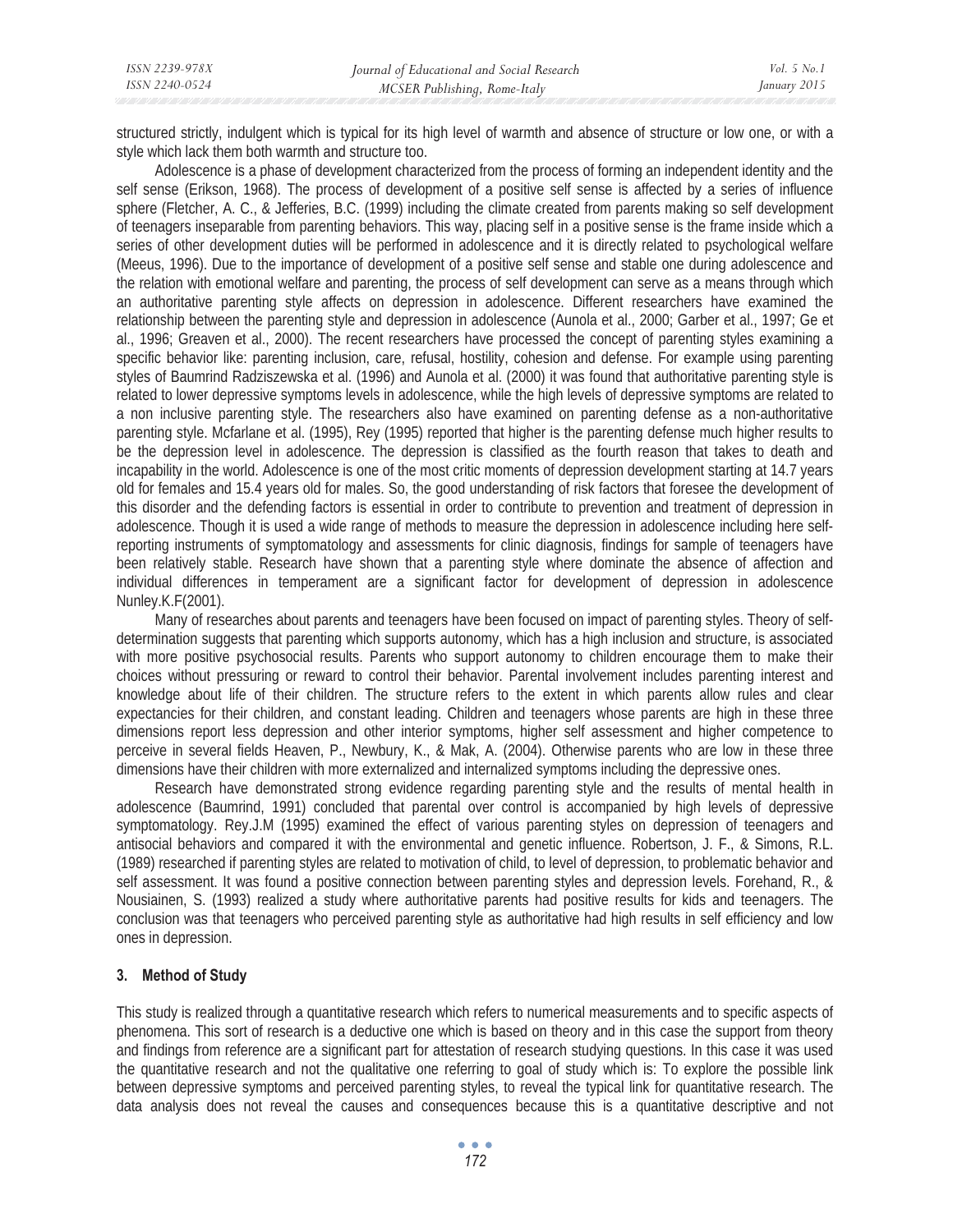experimental research. In this survey, the representative samples are the teenagers randomly chosen at high schools of Tirana city. The questionnaires were filled at premises of high schools.

#### *3.1 Research questions*

Is there any relation between the perceived parenting styles and depressive symptoms?

Teenagers who perceive the authoritative parenting style, do they present a lower depression symptoms level in adolescence?

#### *3.2 Measuring instruments used in this research except the demographic information are:*

**Parental Authority Questionnaire (PAQ)** which was filled by teenagers is a shorter variant of Buri's Parental Authority Questionnaire (PAQ), an instrument with 30 statements and which could be used at the same time for mother and father as well. This instrument is built basing on model of Baumrind's (1971) that speaks about authoritative, authoritative and liberal parenting model.

**Depression Scale for Children (CES-DC).** Depression scale CES-D was used for the first time by Lenore Radloff as she was a scientific researcher and worked for the National Institute of Mental Health. Almost 85% of teenagers who are diagnosed with depression after a very deep and structured interview will take high points and this is a measuring instrument as well. However, 20% of teenagers who report high points at this questionnaire do not obligatorily demonstrate the other part of symptoms as query to meet the clinic conditions to be diagnosed with major depression. Radloff, L.S. (1977) 'The CES-D scale: A self report depression scale for research in the general population. Applied Psychological Measurement, 1: 385-401.

## *3.3 Sampling*

Participants in this survey are 100 teenagers of age: 25% or 25 teenagers are 15 years old, 25% or 25 teenagers are 16 years old, 30 % or 30 teenagers are 17 years old and 20% or 20 teenagers are 18 years old. The number of samples involved in this survey is 100 participants. The gender in this sample was represented by 54 females or 54% of sample is females and 46 % of sample or 46 persons are males. In this survey, the representative sample will be the teenagers randomly chosen by high schools of Tirana city. The survey was performed in three high schools of Tirana city the classes taken in study were the school courses 10, 11 and  $12<sup>th</sup>$  years. For every year were taken 2-3 parallel courses, this was done to have a wide variety. The selection of subjects was random, keeping the gender balance.

## **4. Results of Study**

In this study it has been found that there is a meaningful relation between the parenting style and depressive symptoms and actually with authoritative parenting style. More a parent is perceived as authoritative like mother like father, less depressive symptoms would be reported in that survey. The same these results are based on many studies respectively by Nunley.K.F(2001) who realized a study where the authoritative parents concluded to be accompanied with positive results for kids and teenagers. It was found that the teenagers who perceived parenting style as authoritative had high points in self efficiency and low ones in depression. Many from researches on parents and teenagers are focused on impact of parenting styles. This means more authoritative is the parent perceived less depressive symptoms will teenagers report.

In this way the focus of this study was exactly the teenagers of high schools who belonged to age group 15-18 years old, where the average age was properly 16. 4 while the standard deviation is SD= 1.07661 whereas the distribution of result regarding the age has been: 25% or 25 teenagers are 15 years old, 25% or 25 teenagers are 16 years old, 30 % or 30 teenagers are 17 years old and 20% or 20 teenagers are 18 years old. So we can say that the distribution of results was already equal for any group in order to have the reports kept in way that they do not have any forms of mistakes. The number of sample involved in studies was 100 participants. The gender in this sample was represented by 54 females or 54% of sample was females and 46 % of sampling or 46 persons were males. From interactions between gender and reporting of depressive symptoms we can say that the value of  $\chi$ 2 (1) = 22.069 where p < 0.001 thus there is a significant statistical difference between the gender and demonstration of depressive symptoms. In this case girls have more depressive symptoms than males in CED instrument. This is supported even from findings of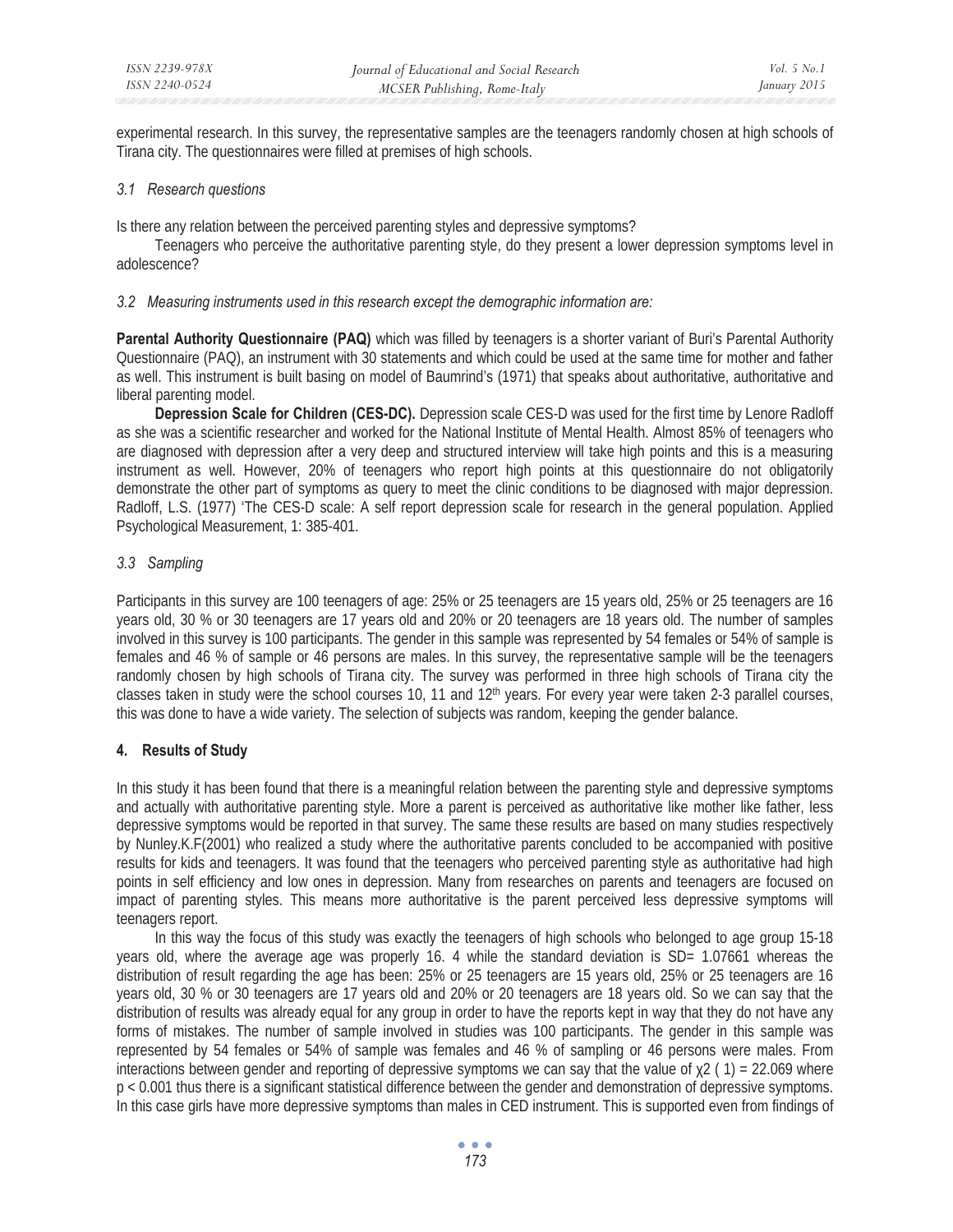the other researchers Mounts, N. S. (2002). He states that there is a prevalence of female teenagers who report more depressive symptoms than males.

**Table 1:** Distribution of results for depressive symptoms shown by teenagers.

| Depressive symptoms               |     |       |       |                                                                  |  |  |
|-----------------------------------|-----|-------|-------|------------------------------------------------------------------|--|--|
|                                   |     |       |       | Frequency Percentage   Valid percentage   Accumulated percentage |  |  |
| Do not show depressive symptoms   | 70  | 70.0  | 70.0  | 70.0                                                             |  |  |
| Validity Show depressive symptoms | 30  | 30.0  | 30.0  | 100.0                                                            |  |  |
| Total                             | 100 | 100.0 | 100.0 |                                                                  |  |  |

**Table 2:** Descriptive presentation of averages and standard avoidance of points in parenting style.

|                                   | N                | Minimum | <b>Maximum</b> | Average | Standard avoidance |
|-----------------------------------|------------------|---------|----------------|---------|--------------------|
| Authoritative parenting style     | 100              | 27.00   | 111.00         | 51.9104 | 8.97529            |
| Authoritarian parenting style     | 100              | 16.00   | 62.00          | 38.9528 | 9.63001            |
| Liberal parenting style           | 100              | 13.00   | 52.00          | 31.0802 | 7.96189            |
| Authoritative mother parent style | 100 <sub>l</sub> | 16.00   | 35.00          | 26.1840 | 4.25481            |
| Authoritative father parent style | 100              | 7.00    | 81.00          | 25.7264 | 6.34480            |
| Authoritarian father parent style | 100              | 7.00    | 32.00          | 19.8726 | 5.80144            |
| Liberal father parent style       | 100 <sub>l</sub> | 7.00    | 29.00          | 16.1981 | 4.94983            |
| Authoritarian mother parent style | 100              | 6.00    | 29.00          | 15.5708 | 4.79036            |
| Liberal mother parent style       | 100              | 6.00    | 26.00          | 14.8821 | 4.35621            |
| Valid N                           | 100              |         |                |         |                    |

**Table 3:** Distribution of results for depressive symptoms demonstrated by teenagers and perceived style of father and mother parenting style together

| <b>Correlation</b>            |                                       |                                                                                                                                                                                                         |                                   |                               |                         |  |  |
|-------------------------------|---------------------------------------|---------------------------------------------------------------------------------------------------------------------------------------------------------------------------------------------------------|-----------------------------------|-------------------------------|-------------------------|--|--|
|                               |                                       | Depressive<br>symptoms                                                                                                                                                                                  | Authoritative<br>parent style     | Authoritarian<br>parent style | Liberal parent<br>style |  |  |
|                               | Pearson correlation                   |                                                                                                                                                                                                         | $-.416"$                          | $.276$ <sup>**</sup>          | .051                    |  |  |
| Depressive<br>symptoms        | Sig. (2-parts)                        | .000<br>.000<br>212<br>212<br>212<br>$-.416"$<br>$-127$<br>.000.<br>.065<br>212<br>212<br>212<br>$.276^{44}$<br>$-127$<br>.000.<br>.065<br>212<br>212<br>212<br>.051<br>$-199$ <sup>**</sup><br>$-.045$ | .461                              |                               |                         |  |  |
|                               |                                       |                                                                                                                                                                                                         |                                   |                               | 212                     |  |  |
|                               | Pearson correlation<br>Sig. (2-parts) |                                                                                                                                                                                                         | $-199"$                           |                               |                         |  |  |
| Authoritative<br>parent style |                                       |                                                                                                                                                                                                         |                                   |                               | .004                    |  |  |
|                               |                                       |                                                                                                                                                                                                         |                                   |                               | 212                     |  |  |
| Authoritarian                 | Pearson correlation                   |                                                                                                                                                                                                         |                                   |                               | $-.045$                 |  |  |
| parent style                  | $Sig. (2-parts)$                      |                                                                                                                                                                                                         | .004<br>.510<br>212<br>212<br>212 | .510                          |                         |  |  |
|                               |                                       |                                                                                                                                                                                                         |                                   |                               | 212                     |  |  |
|                               | Pearson correlation                   |                                                                                                                                                                                                         |                                   |                               |                         |  |  |
| Liberal parent                | Sig. (2- parts)                       | .461                                                                                                                                                                                                    |                                   |                               |                         |  |  |
| style                         |                                       | 212                                                                                                                                                                                                     |                                   |                               |                         |  |  |

The tables as above show that the demonstration of depressive symptoms is linked significantly with level p<0,001 and p<0.05 for authoritative parenting style and for authoritarian parenting style as well, exactly with values r=-.416 and r=..276. The same the value of relation for liberal parenting style has a negative direction but the relation is not significant and it is weakly presented at level r=0.051. So the depressive symptoms are related with more than one of parenting styles in way how teenagers perceive their parenting style for mother and father. This result is valid for the summarized styles of both parents.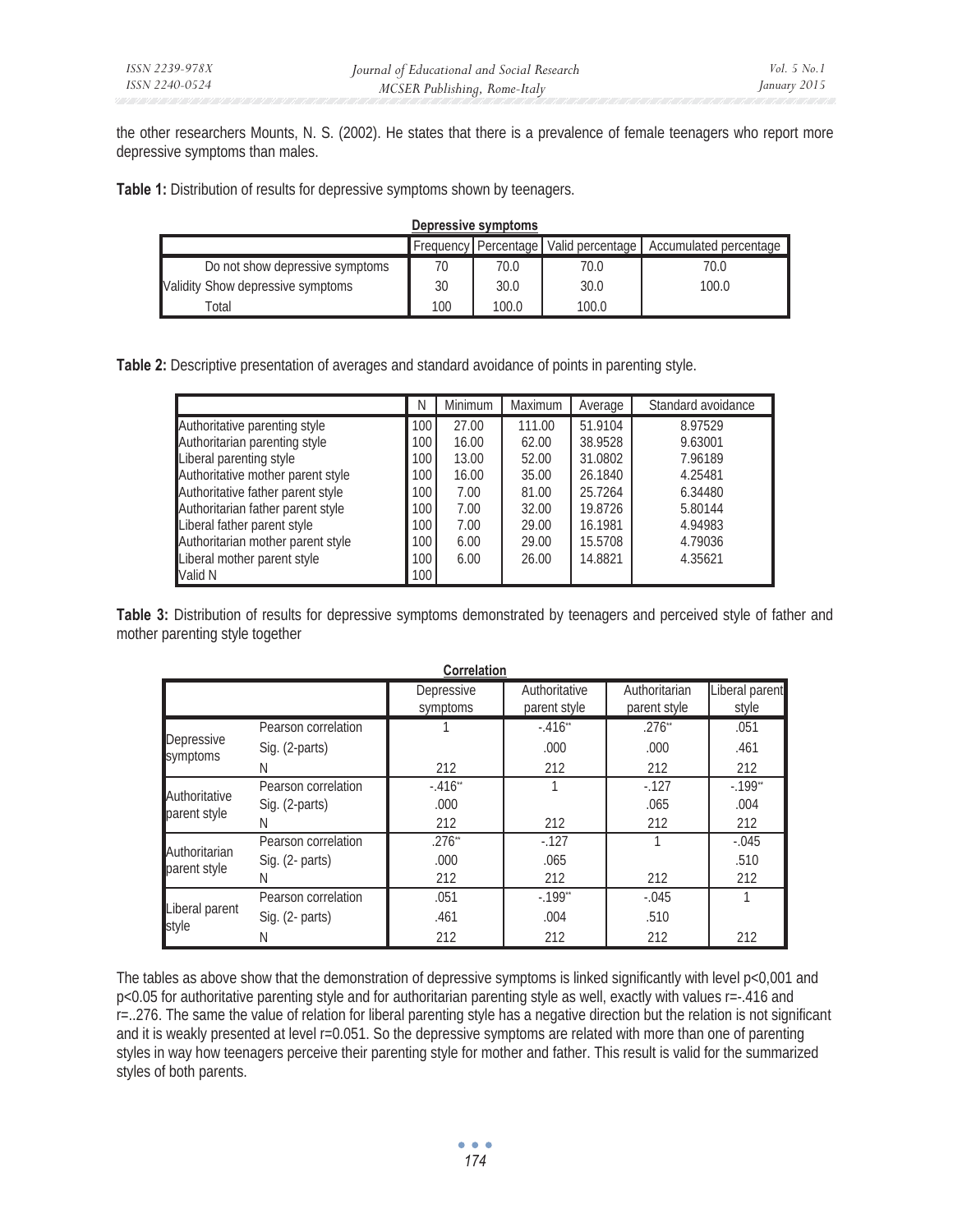| Depressive symptoms R          |  |                                                                                                                                                                                                                                                                                                                                                                                                                                                                                                                                            | Depressive | Authoritative | Authoritarian | Liberal<br>parent style |
|--------------------------------|--|--------------------------------------------------------------------------------------------------------------------------------------------------------------------------------------------------------------------------------------------------------------------------------------------------------------------------------------------------------------------------------------------------------------------------------------------------------------------------------------------------------------------------------------------|------------|---------------|---------------|-------------------------|
|                                |  | Pearson correlation                                                                                                                                                                                                                                                                                                                                                                                                                                                                                                                        |            | $-.278"$      | .016          | $.294$ <sup>**</sup>    |
| demonstrate                    |  | Sig. (2- parts)                                                                                                                                                                                                                                                                                                                                                                                                                                                                                                                            |            | .001          | .854          | .001                    |
| depressive                     |  | N                                                                                                                                                                                                                                                                                                                                                                                                                                                                                                                                          | 70         | 70            | 70            | 70                      |
|                                |  |                                                                                                                                                                                                                                                                                                                                                                                                                                                                                                                                            |            |               |               |                         |
|                                |  | Pearson correlation                                                                                                                                                                                                                                                                                                                                                                                                                                                                                                                        |            | $-404$ **     | .207          | $-189$                  |
|                                |  | Sig. (2- parts)                                                                                                                                                                                                                                                                                                                                                                                                                                                                                                                            |            | .000          | .059          | .085                    |
|                                |  | symptoms<br>parent style<br>Depressive<br>symptoms<br>Depressive<br>symptoms<br>30<br>30<br>30<br>N<br>$-.314"$<br>Pearson correlation<br>$-.404"$<br>Authoritative<br>Sig. (2- parts)<br>.000<br>.004<br>parent style<br>30<br>30<br>30<br>N<br>.207<br>$-.314"$<br>1<br>Pearson correlation<br>Authoritarian<br>Sig. (2- parts)<br>.059<br>.004<br>parent style<br>30<br>30<br>30<br>N<br>$-189$<br>$-129$<br>$-122$<br>Pearson correlation<br>Liberal parent<br>Sig. (2- parts)<br>.085<br>.242<br>.269<br>style<br>30<br>30<br>30<br>Ν |            | 30            |               |                         |
| Demonstrate                    |  |                                                                                                                                                                                                                                                                                                                                                                                                                                                                                                                                            |            |               |               | $-129$                  |
|                                |  |                                                                                                                                                                                                                                                                                                                                                                                                                                                                                                                                            |            |               | parent style  | .242                    |
| depressive                     |  |                                                                                                                                                                                                                                                                                                                                                                                                                                                                                                                                            |            |               |               | 30                      |
|                                |  |                                                                                                                                                                                                                                                                                                                                                                                                                                                                                                                                            |            |               |               | $-122$                  |
|                                |  |                                                                                                                                                                                                                                                                                                                                                                                                                                                                                                                                            |            |               |               | .269                    |
|                                |  |                                                                                                                                                                                                                                                                                                                                                                                                                                                                                                                                            | 30         |               |               |                         |
| Do not<br>symptoms<br>symptoms |  |                                                                                                                                                                                                                                                                                                                                                                                                                                                                                                                                            |            |               |               |                         |
|                                |  |                                                                                                                                                                                                                                                                                                                                                                                                                                                                                                                                            |            |               |               |                         |
|                                |  |                                                                                                                                                                                                                                                                                                                                                                                                                                                                                                                                            |            |               |               | 30                      |

#### **Tablea 4:**

The presentation of profound processing in this table shows that in every case the perceived parenting style is linked significantly with depressive symptoms even when they are in moderated levels or in low ones. Though this link is not strong it is still a factor that impacts on demonstration of these symptoms especially in case of authoritative parenting style which in every case is negatively related to these symptoms.

In the same way research has shown strong evidence considering the parenting style and results of mental health in adolescence (Baumrind, 1991). Rey.J.M (1995) found that the parenting over control is accompanied with high levels of depressive symptomatology. Rey examined the effect of various parenting styles in depression of teenagers and antisocial behaviors and compared it with the environmental and genetic influence.

The theory of self determination Heaven, P., Newbury, K., & Mak, A. (2004), suggested that parenting that supports autonomy that has a high involvement and structure, is accompanied with more positive psychosocial results. Parents who support autonomy in kids encourage them to make their choices or give them rewards to control their behavior. The parental involvement includes parental interest and knowledge about life of their kids. The structure refers to the extent in which parents give rules and clear expectancy for their children, and constant guide. Children and teenagers whose parents are high in these dimensions report less depression and other interior symptoms, higher self assessment and higher competence perceived in several fields Heaven et al. (2004). Otherwise parents who are low in these three dimensions have their children with more externalized and internalized symptoms, including depressive ones. Heaven et al. (2004). Depression is classified as the fourth cause that takes to death and incapability in the world. Adolescence is one of the most critic moments for depression development starting at 14.7 years old for girls and 15.4 years old for boys Lamborn, S. D., Mounts, N.S., Steinberg, L., & Dornbusch, S.M. (1991). Baumrind Radziszeëska et al. (1996) and Aunola et al. (2000) found that the authoritative parenting style is related to very low levels of depressive symptoms in adolescence, while the high levels of depressive symptoms are related to a non inclusive parenting style. Researchers have also examined on parenting over protection as a non authoritative parenting style. Mcfarlane et al. (1995), Rey (1995), reported that higher is the parenting over protection higher is the scale of depression in adolescence. The parenting style includes the relation between parents and children that contains respect or lack of respect for child. It can be warm and consolidated or can be disorganized. He can force the child to behave well or he can show respect for independence of his child. According to (Baumrind 1966) the way how parents behave with child is considered a parenting style. The definition of meaning about parenting style for the goal of study will be: the way how parents grow up their child*.* It is clear that parents use various parenting styles in different times, and in different circumstances. Maybe parenting styles are influenced by temperament of parents and quality of their relation with children. It is believed that there is an emotional climate for relation parent-child. The emotional climate has a significant influence on behave of child and on his personality. This important detail which propounds that lack of affection and mutual relationship useful between child and parent brings emotional and behavioral problems to children. When parents support their children they